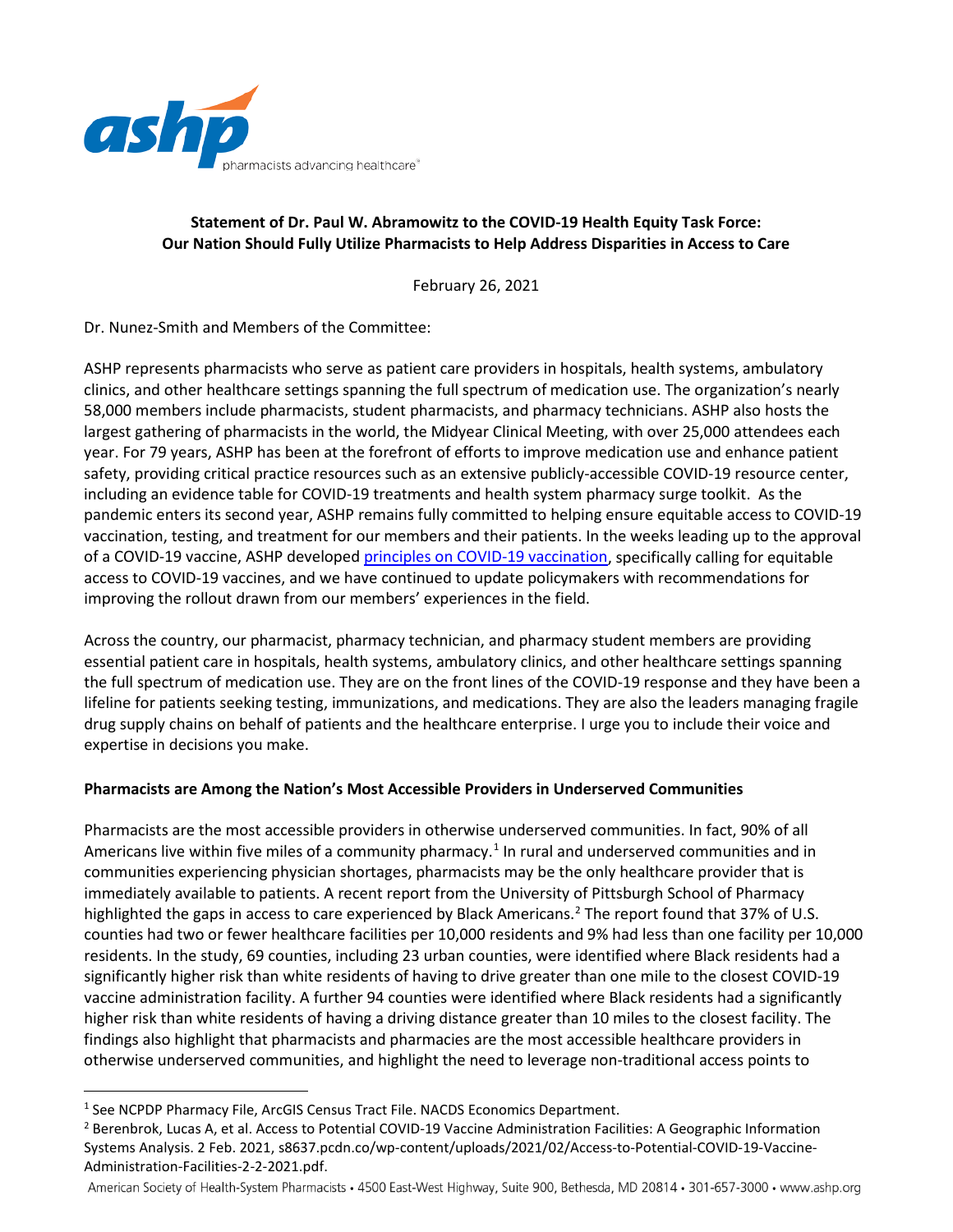### Page 2

increase availability of vaccination and testing in underserved communities. They also highlight the need to fully leverage the existing healthcare providers, notably pharmacists and pharmacies that are already available to provide access in these communities.

### **Remove Barriers to Pharmacist Care Harm Underserved Communities**

Pharmacists practicing in health systems have led the coordination of COVID-19 vaccination efforts across our country, and while I am pleased that the government is beginning to roll out vaccinations through community pharmacies as well, there are significant federal barriers to pharmacists providing care in the communities they serve. While several states currently reimburse pharmacists as healthcare providers, the Medicare program does not. As a result, many pharmacies are unable to be reimbursed for providing COVID-19 testing, nor are they able to receive reimbursement to provide patient assessment and counseling for Medicare beneficiaries receiving COVID-19 testing. This creates a financial barrier that undermines access to care in the communities pharmacists serve, which is very concerning given pharmacies are often the only point of care that exists in underserved communities. These barriers can be overcome if we have the will to fully leverage pharmacists as healthcare providers in these otherwise underserved communities. COVID-19 has exposed deep disparities in care across our country. Taking steps today to fully leverage pharmacists to provide care in the communities they serve will increase care access well beyond the span of the COVID-19 pandemic.

### **Enhance Support for Safety Net Providers**

Our government has long recognized the role that safety-net hospitals play in serving patients in both rural and urban communities. These hospitals often serve as the only source of acute care services, including inpatient care for COVID-19 patients, in underserved communities. Yet, for the past several years, the Centers for Medicare & Medicaid Services has undermined a critical safety net program, the 340B Drug Pricing Program, by targeting 340B eligible hospitals for Medicare cuts and by failing to enforce 340B drug discount requirements for drug manufacturers. The savings generated by the 340B program support many vital programs hospitals could not otherwise provide to underserved patients, such as transportation and clinical services. To protect communities' access to services, the government should immediately reverse these harmful policies. Further, given COVID-19's toll on providers, particularly those that were under-resourced before the pandemic, additional support is needed. The Provider Relief Fund, which was established by Congress to support providers struggling to serve patients as a result of the COVID-19 pandemic, is nearly depleted, but the pandemic continues. We urge the COVID-19 Health Equity Task Force to recommend that Congress replenish the Provider Relief Fund to make funds available for safety-net hospitals and other providers on the front lines of COVID-19 care.

#### **Immediately Appoint a Pharmacist to the COVID-19 Health Equity Task Force**

I am greatly concerned that despite the role pharmacists are playing in COVID-19 vaccination and treatment, and the relative accessibility of pharmacists in otherwise underserved communities, this Task Force does not have a single pharmacist among its members. This deprives the Task Force of insights from medication use experts who are also the most accessible providers in underserved communities. The leadership of this Task Force and the Biden administration should move swiftly to add a pharmacist to the COVID-19 Health Equity Task Force. The national pharmacy organizations, including ASHP, have jointly recommended including Dr. Vivian Bradley Johnson, Pharm.D., M.B.A., FASHP, senior vice president of clinical services for Parkland Health and Hospital System, and Dr. Lakesha Butler, PharmD, BCPS, immediate past president of the National Pharmaceutical Association. Both of these pharmacists have a history of serving as healthcare providers in Black and Brown communities, and both are well qualified to provide insights that will help this task force address disparities in COVID-19 care. I strongly urge that a pharmacist with experience addressing health disparities be added to this task force.